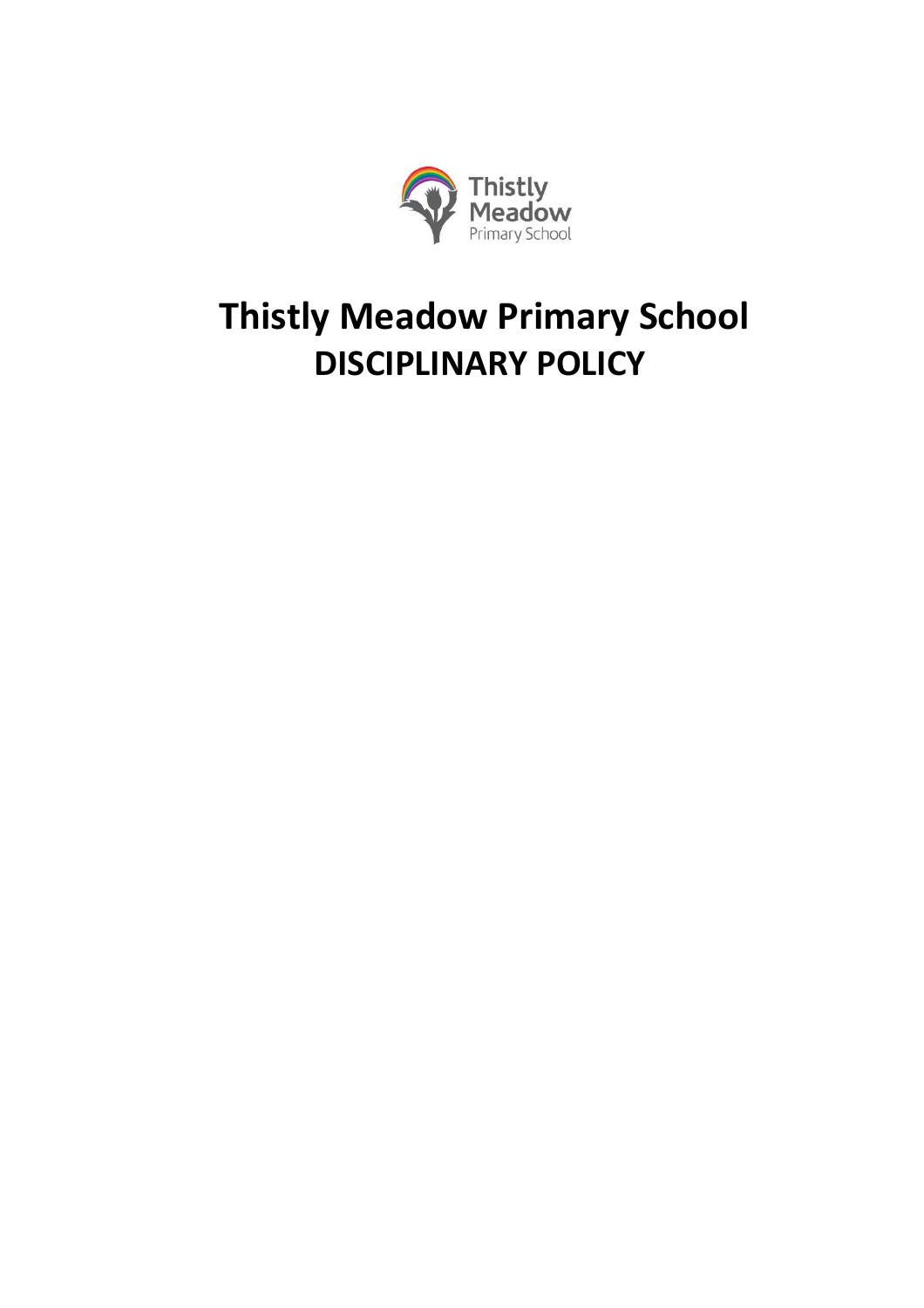

# Disciplinary Policy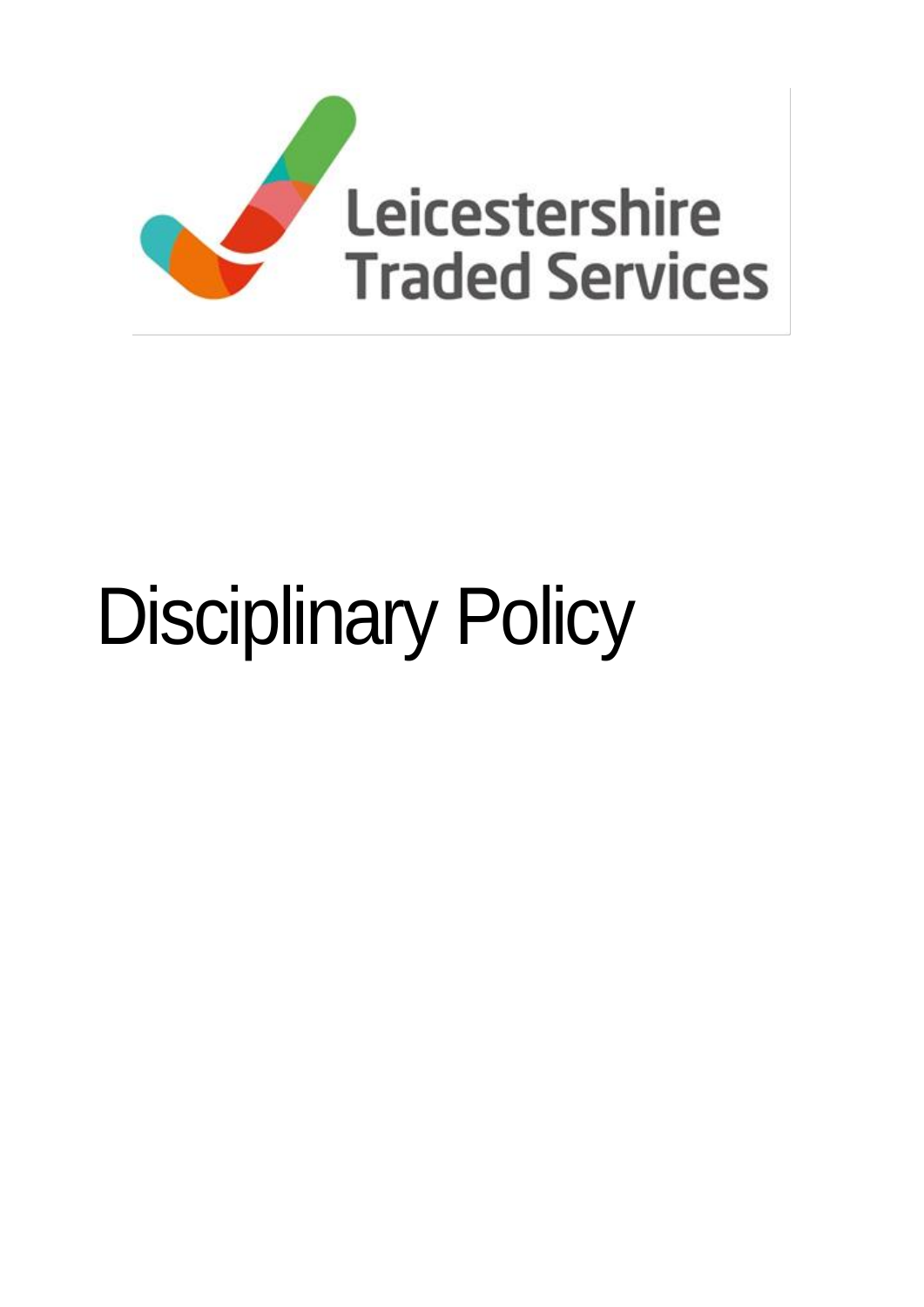**This policy applies to all staff including the Head teacher.**

**For Maintained Schools: The Local Authority has the right to be represented at any hearings and this will normally be a member of the LTS HR team acting in an advisory capacity. The panel must consider any advice offered by the Local Authority when making their decision. The school must notify both the employee and the LA of their decision where any dismissal takes place.** 

**This policy does not form part of employees' terms and conditions of employment and therefore may be subject to change at the discretion of the Governing Body.** 

**For the purposes of this policy the Head Teacher/Principal will be referred to as 'Head Teacher' and school/academy will be referred to as 'school'.**

### **1. Purpose**

1.1 The school requires all employees to achieve and maintain appropriate standards of conduct and behaviour. This policy provides a fair and consistent method of dealing with matters where disciplinary action is considered necessary.

# **2. Safeguarding**

- 2.1 Any allegations of misconduct that involve potential safeguarding issues will be dealt with in accordance with 'Keeping Children Safe in Education – statutory guidance for Schools and Colleges' and the school's safeguarding policy. If an allegation is connected to the safeguarding of children, then the LADO will be contacted.
- 2.2 A referral will be made to the Disclosure & Barring Service (DBS) at the appropriate point in the process and to the Teaching Regulation Agency (TRA) (for Teaching staff) where necessary. Information provided by the Police or other agencies (e.g. investigation outcome, statements) will be shared with the employee where possible, unless specifically advised otherwise, particularly if this information will form part of the management case at a subsequent disciplinary hearing.

### **3. Investigating Officer**

- 3.1 An independent investigating officer will be appointed to carry out a thorough investigation into the alleged misconduct to establish the facts of the case and collate appropriate information.
- 3.2 An 'Investigating Officer', will either be:
	- The employee's Line Manager,
	- A member of the SLT,
	- An independent/competent manager, Governor or Trustee, or
	- An externally commissioned Investigating Officer
- 3.3 The Head teacher/Governor will only be the Investigating Officer in circumstances where they will not be responsible for making any decisions about the sanction.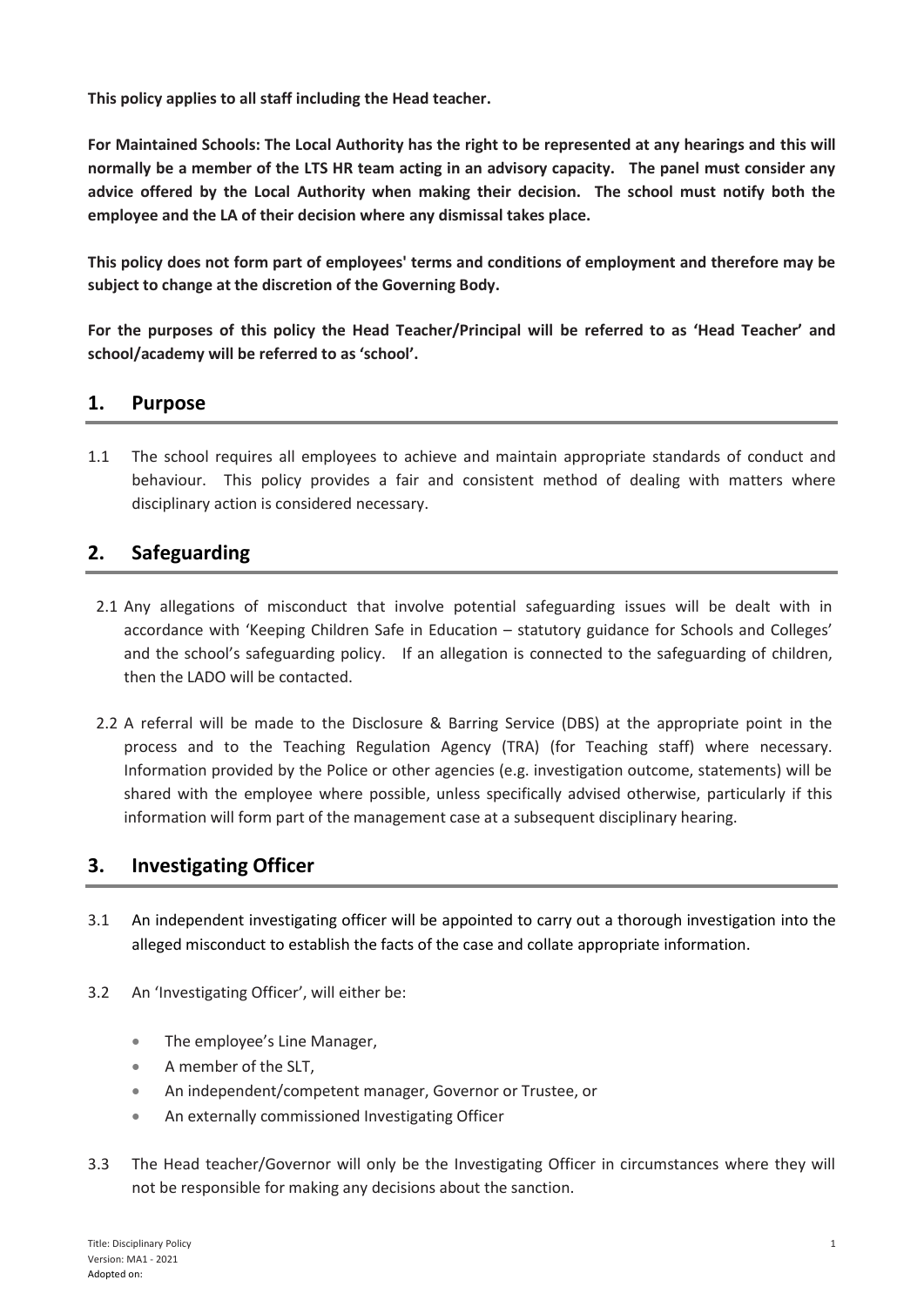#### **4. Initial Discussion**

- 4.1 The purpose of this discussion is to ascertain the employee's immediate response to the concern(s) raised against them and to establish the initial facts to determine whether any further action (e.g. further investigation or suspension) is required. It is important to note that this meeting forms part of a manager's day to day responsibilities to manage their employees and as such is not a formal meeting.
- 4.2 Whilst it is not necessary to take notes at this point, any notes which are taken by the person conducting the initial discussion and which may be referred to at a later date, must be brief. The employee must also have sight of these notes prior to the end of the discussion and receive a copy.
- 4.3 The potential outcomes of the conversation are:
	- a) No further action is necessary,
	- b) Deal with the matter informally, e.g. via a good practice discussion/expectation letter, mediation, training,
	- c) Refer the matter to a Formal Investigation Meeting (possibly including suspension of the employee).
- 4.4 In cases where gross misconduct (see Appendix B) is alleged, the manager may bypass the initial discussion meeting and progress directly to a Formal Investigation Meeting.

#### **5. Suspension**

- 5.1 Suspension is not a disciplinary penalty. It will not pre-determine in any way the outcome of any investigation. Employees may be suspended at any stage during the investigation process.
- 5.2 Suspension will only be considered if where there are genuine and serious concerns about the employee remaining in the work place. Any suspension will be kept under regular review and the duration will be kept to a minimum. The reason for the suspension will be made clear to the employee and confirmed in writing.

#### **6. Formal Investigation Meeting**

- 6.1 No formal disciplinary action will be taken until the matter has been fully investigated which may include the employee attending a Formal Investigation Meeting. The organisation reserves the right to dispense with an investigation meeting and to proceed directly to a disciplinary hearing.
- 6.2 At least 5 working days' written notice will be given for a formal investigation meeting at which the employee has the right to be accompanied by a work colleague or Trade Union representative. The letter inviting the employee to the meeting will outline the nature of the concerns. Notes will be taken at this meeting and a copy sent to the employee for agreement.
- 6.3 At the meeting the Investigating Officer will: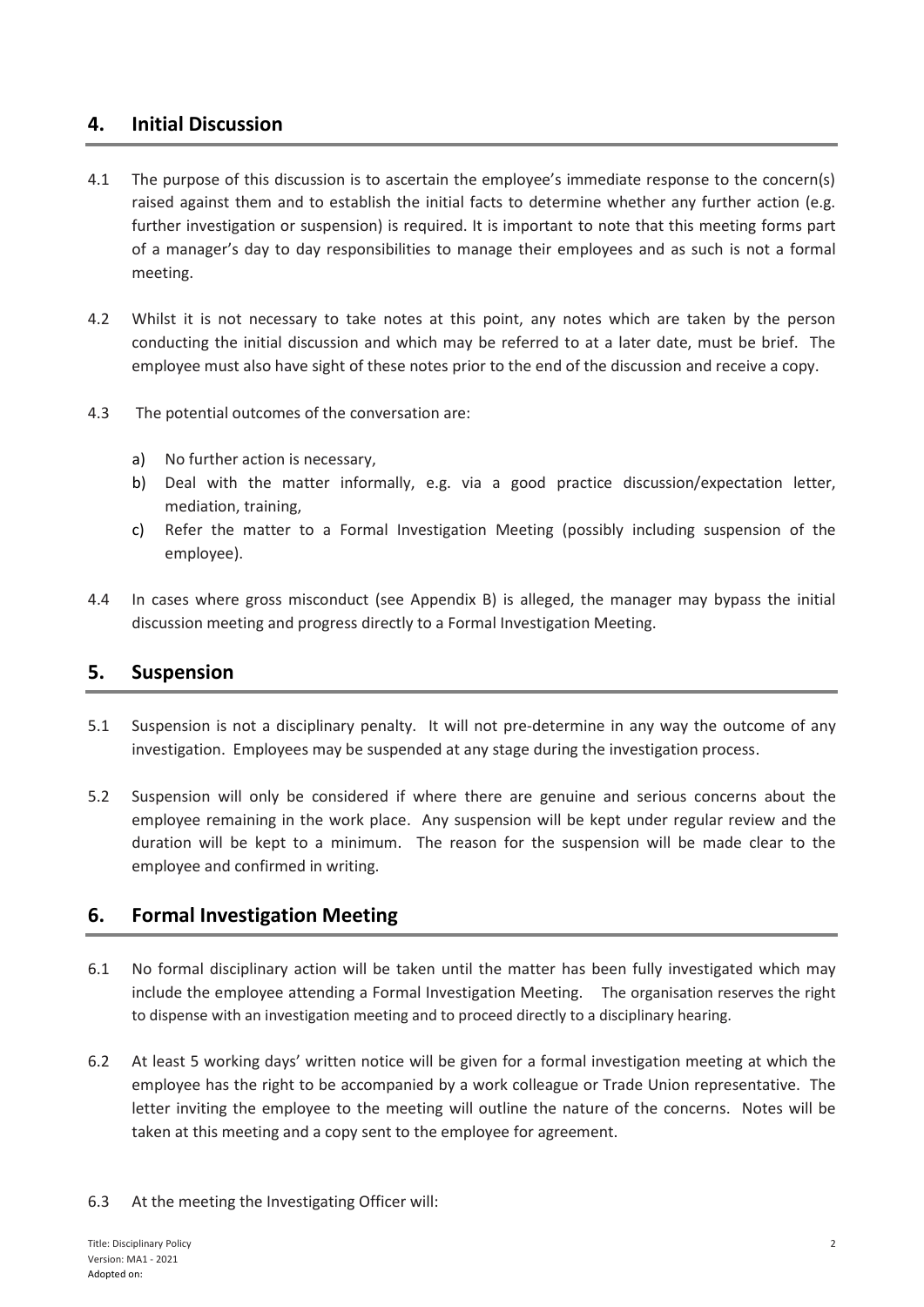- Make clear to the employee what concerns have been raised,
- Ask the employee to respond to the concern(s) against them,
- Advise the employee that the matter may result in a formal disciplinary hearing at which they will have the right to be accompanied by a work colleague or Trade Union representative

The employee will:

- Respond to the investigating officer's questions,
- Produce evidence that supports their position,
- **•** Provide the names of any witnesses (if applicable) to support their case.

### **7. Completing the Investigation**

- 7.1 Following the formal investigation meeting, the Investigating Officer will collect further evidence relevant to the case to ensure the matter been has thoroughly considered. This may include the collation of documentary evidence and/or witness statements (including evidence which may be in support of the employee) in order to establish whether there is an issue that needs to be addressed.
- 7.2 Once the investigation is complete, the investigating officer will consider, based on all available information, whether there is a case to answer. The potential outcomes of the investigation are:
	- a) No further action is necessary,
	- b) Deal with the matter informally, e.g. via a good practice discussion/expectation letter, mediation, training,
	- c) Refer the matter to a formal disciplinary hearing (possibly including suspension of the employee).
- 7.3 Where the investigating Officer has been commissioned externally or does not have the authority to make such decisions on the outcome of the investigation, they will present their report back to the Commissioning/Decision Making Manager who will then decide how the case will proceed.

# **8. Disciplinary Hearing**

- 8.1 At least 5 working days' notice will be given to attend a formal hearing. The invite letter will state:
	- the reasons for the hearing,
	- the specific allegations to be considered at the hearing,
	- the names of any witnesses to be called by the management side,
	- the employee's right to be accompanied by a work colleague or Trade Union representative,
	- that a potential outcome of the hearing is dismissal.
- 8.2 The employee will also receive copies of any relevant documentation that will be used as evidence during the hearing, including the management's statement of case.
- 8.3 It is the employee's responsibility to give advance notice that they intend to invite relevant witnesses (if required) to support their case at the hearing. Management will ensure that such witnesses are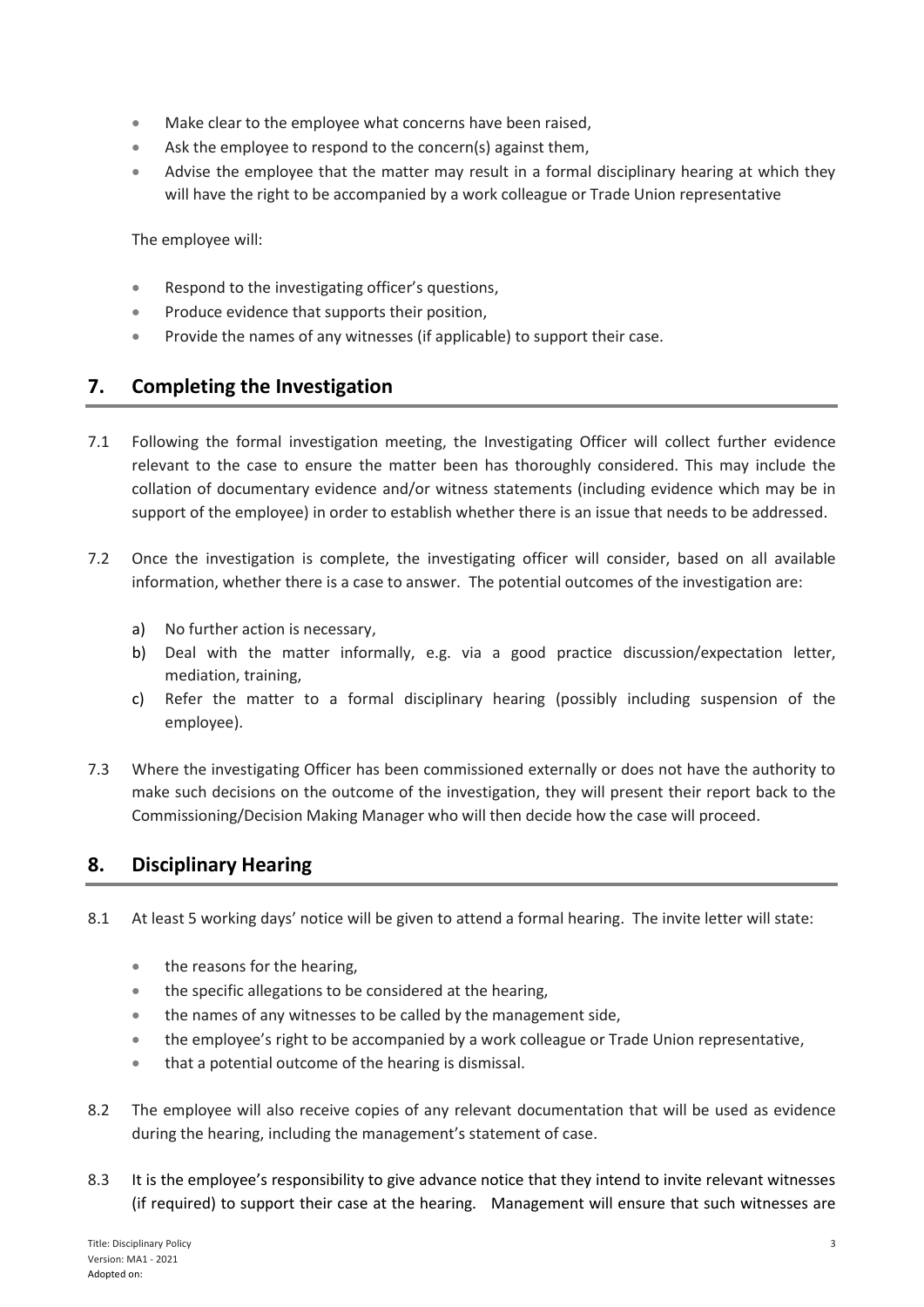released from their duties to enable them to attend the hearing

- 8.4 During the hearing the employee will be given an opportunity to state their case, providing any relevant evidence and will be allowed to question both management and any witnesses.
- 8.5 Notes will be taken at the hearing and a copy sent to the employee. For the format of the hearing refer to the Appendix C.
- 8.6 The following outcomes are available to the panel or delegated person dependent on the seriousness of the offence and taking in to account any mitigation:
	- a) No further formal action is necessary,
	- b) First written warning (which will remain on file for 6 months),
	- c) Final written warning (which will remain on file for 12 months).
	- d) Dismissal (with or without notice).
- 8.7 Employees will be dismissed with notice except in the case of gross misconduct. In the case of gross misconduct, the employee will be summarily dismissed with no notice.
- 8.8 The employee will be notified in writing of the outcome of the hearing. If the outcome is dismissal, the letter will include the reason for the dismissal and the date this is effective from. The letter will also include details of the employee's right to appeal.

#### **9. Dismissal**

#### 9.1 **Local Authority Schools**

The school will also notify the Local Authority of the decision and the reasons for it. The Local Authority will then write to the employee to dismiss them within 14 days of the date of the notification.

#### **10. Right of Appeal**

10.1 Individuals will have the right to appeal the decision. Appeals are to be made in accordance with the school's Appeal Policy.

### **11. Case Referral**

11.1 Where a teacher/Headteacher is dismissed for misconduct or resigns prior to the completion of the disciplinary process, the Investigating Officer or panel/delegated person may consider making the appropriate referral to the Teaching Regulation Agency in accordance with the TRA's "Teachers Misconduct: Disciplinary procedures for the teaching profession" document (updated 20<sup>th</sup> May 2020) which sets out the procedures for the regulatory systems relating to teacher misconduct. Information regarding how to make a referral can be found: [https://www.gov.uk/government/publications/teacher-misconduct-referral-form.](https://www.gov.uk/government/publications/teacher-misconduct-referral-form)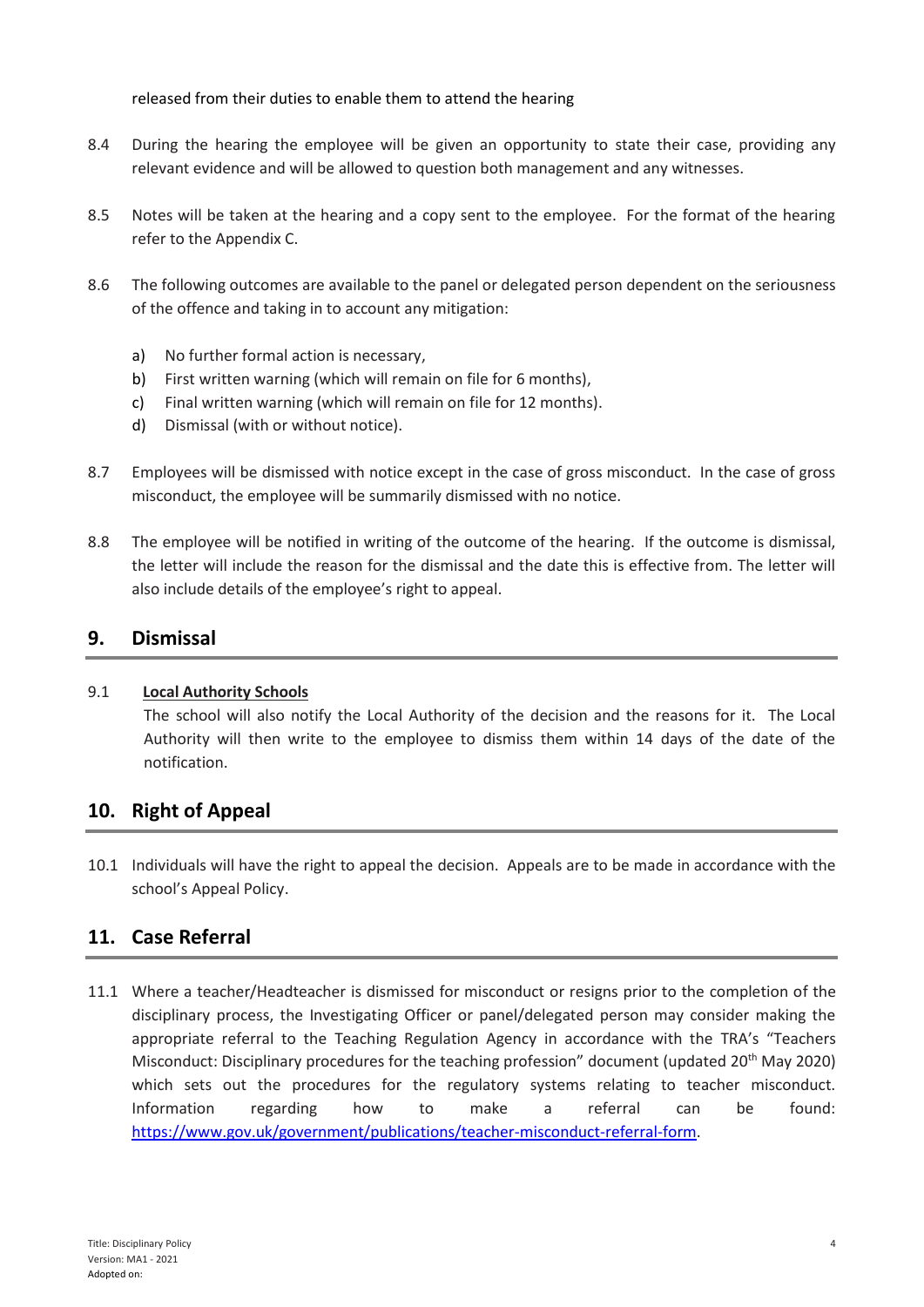## **12. The Disclosure & Barring Service (DBS)**

- 12.1 If the allegation against any member of staff (both Teaching and Support staff) is in any way connected to the safeguarding of children, a referral will be made to the Disclosure & Barring Service (DBS) by the Designated Safeguarding Lead in conjunction with the Investigating Officer.
- 12.2 If misconduct and safeguarding are both involved, a referral will be made to both the DBS and the TRA.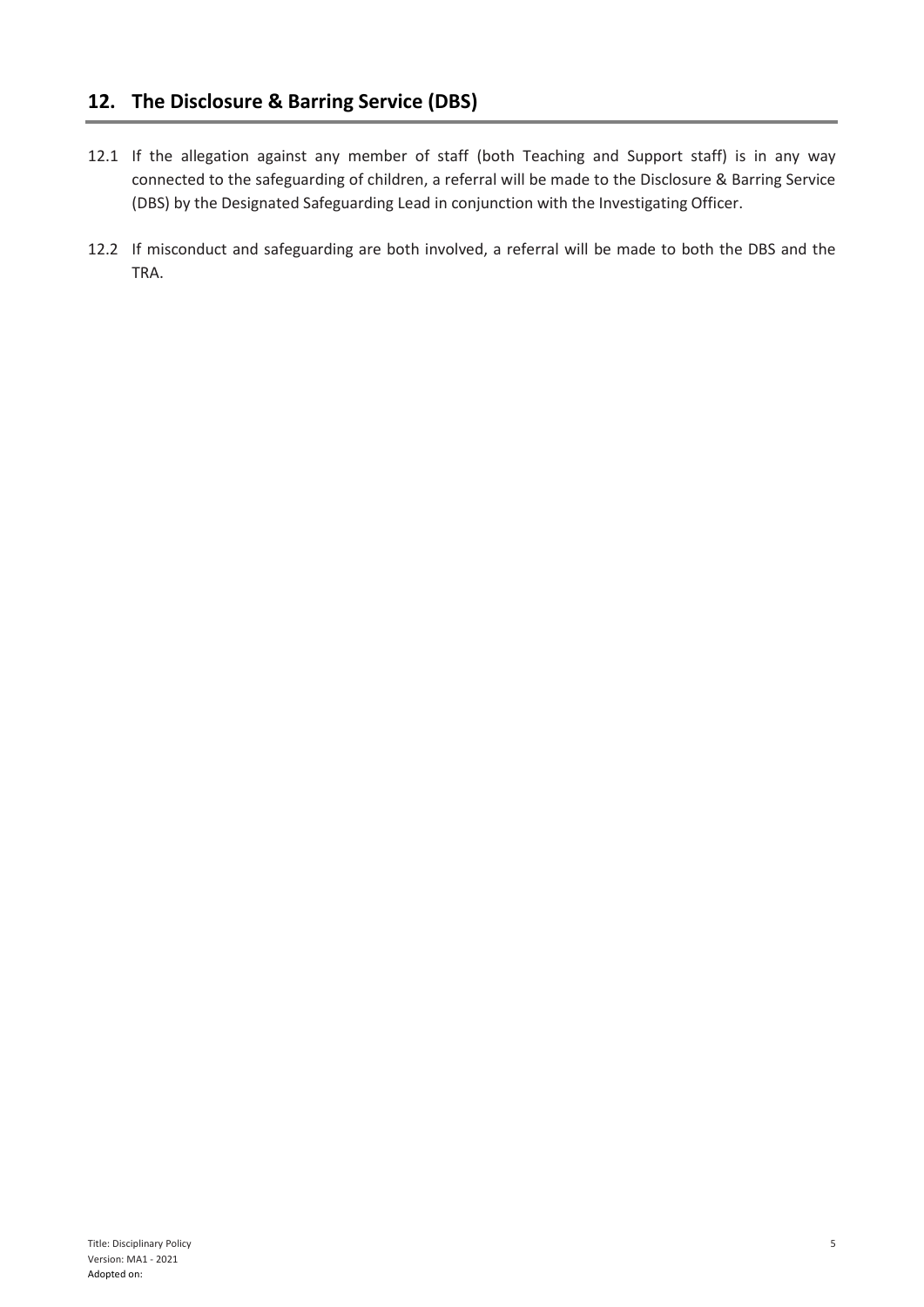# Examples of Misconduct – Appendix A

The following list is not exhaustive but gives examples of offences which may amount to misconduct:

- Persistent bad timekeeping;
- Unauthorised absence from work;
- Failure to follow reporting procedures;
- Damage to school property;
- Failure to follow policies and procedures;
- Abusive or disruptive behaviour;
- **Minor breaches of Health and Safety regulations;**
- **•** Misuse of school facilities:
- **•** Insubordination;
- Failure to exercise proper control or supervision of students;
- Undertaking unauthorised employment;
- Failure to comply with the procedure for the notification of sickness absence;
- Improper behaviour or conduct towards colleagues, parents or members of the public;
- Unreasonable refusal to follow a management instruction;
- Showing inappropriate information/footage to students which is outside of the curriculum;
- Complaints from parents that have been upheld on balance of probabilities;
- Inappropriate use of social media which may affect your role in the school.
- Smoking and/or Vaping on school premises (including vehicles);

Serious examples of any of the above may amount to gross misconduct.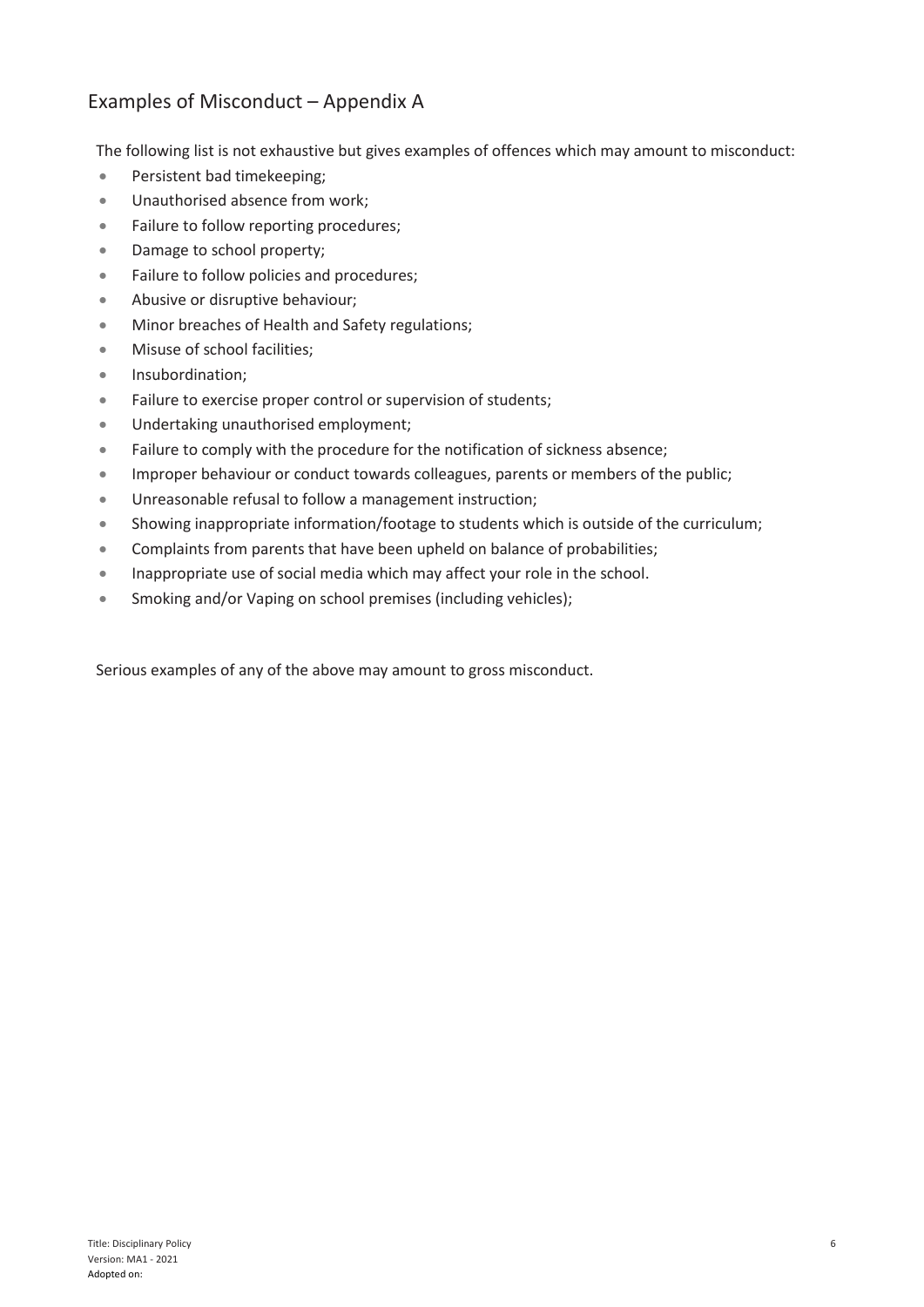# **Examples of Gross Misconduct – Appendix B**

The following list is not intended to be exhaustive and gives only an indication of the types of offences which could be considered as gross misconduct:

- Serious incapability as a result of being intoxicated by reason of alcohol, non-prescribed drugs, illegal drugs or prescribed drugs which may have an adverse effect on performance and safety;
- Deliberate falsification of documentation and/or records
- Theft, removal or unauthorised possession or deliberately aiding another person to remove or failure to properly account for any property or facilities belonging to the school or to another employee or student;
- Repeated and/or refusal to carry out duties or reasonable instructions
- Failure to comply with the school's policies and procedures;
- Serious damage deliberately sustained to school property or to the property of another employee or pupil;
- Repeatedly leaving school premises during normal working hours without obtaining the permission of the line manager;
- Any indecent act (which is defined as any act of a lewd, suggestive or indecent nature which could cause any person to be offended or feel threatened);
- Serious acts of insubordination;
- Serious breach of the school's policies and procedures concerning health and safety at work;
- Acts of bullying, harassment or discrimination;
- Any tampering with the school's computer systems which results in loss or damage to hardware or software or unauthorized exposure of confidential information including the accidental installation of virus programs. This also includes any contravention of the General Data Protection Regulations and the disclosure of any password or key to unauthorized persons or to install, run, load or download any pornography, unauthorised software or to copy, run, transfer or load software such as public domain programs or games of any description or to disregard any operating protocol;
- Serious negligence/incompetence which causes unacceptable loss, damage or injury;
- Personal behaviour which is likely to bring the School into serious disrepute and/or have an adverse effect on students;
- A criminal offence, which may (whether it is committed during or outside of the employee's hours of work) adversely affect the school's reputation, the employee's suitability for the type of work they are employed to perform, or their acceptability to other employees or students;
- Violent or threatening behaviour;
- Breach of the Safe Guarding Vulnerable Groups Act 2006;
- Inappropriate use of social media which may affect your role in the school;
- Maladministration.

1 - In certain cases drugs prescribed by a doctor or purchased from a chemist can induce drowsiness and will include the advice not to operate machinery. Employees must inform their line manager if they have taken such medicine and would normally be required to operate machinery or drive a vehicle during the course of their work.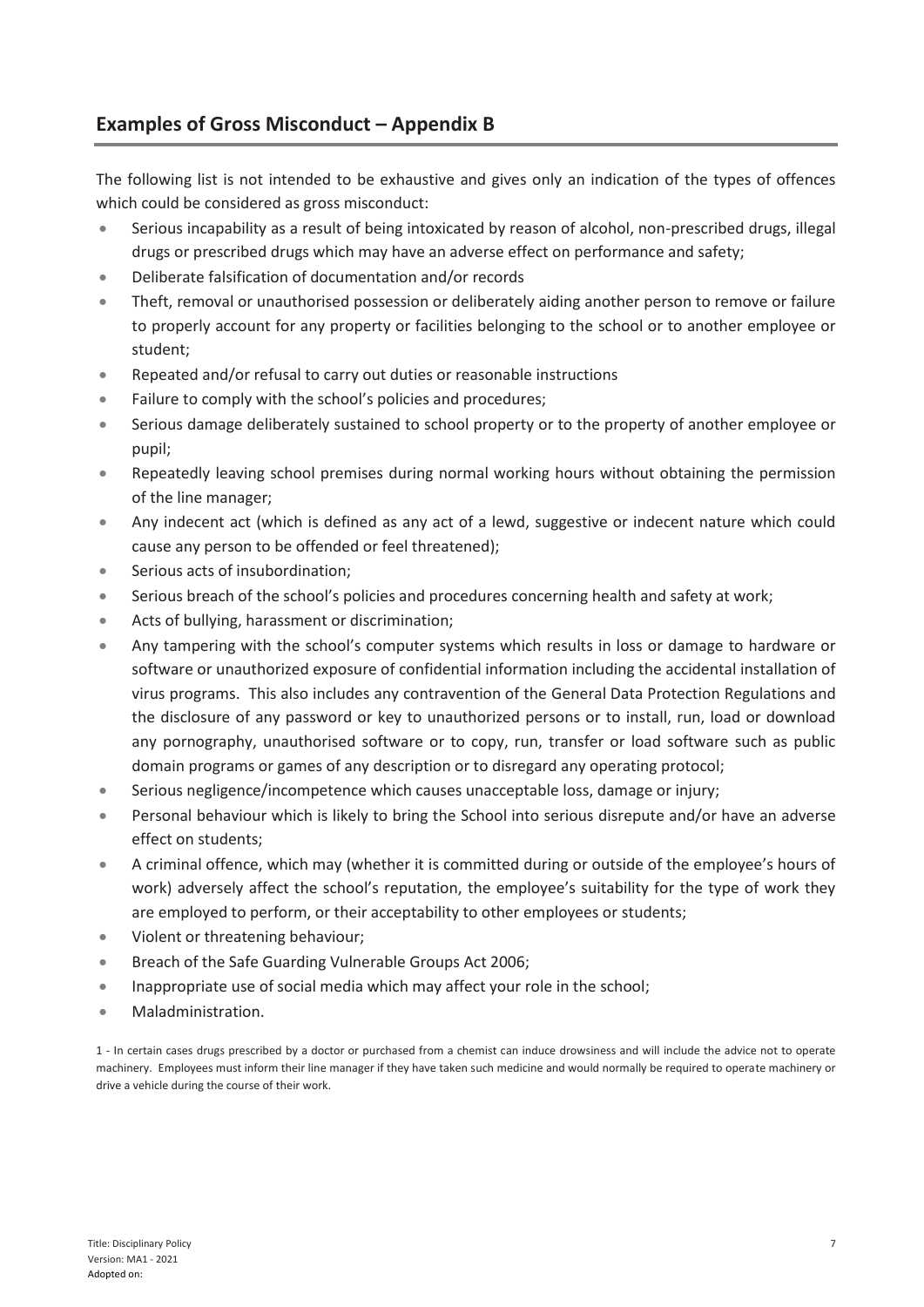- The presenting officer, the employee and their representative will be invited into the room together.
- The chair of the panel will introduce all parties present and run through the procedure for the hearing.
- An employee who is not accompanied will be reminded of their right to representation by a work colleague or Trade Union representative.
- The presenting officer will present the evidence to the panel in the presence of the employee and representative. Witnesses may be called individually by the presenting officer in support of the case.
- The witnesses may be asked questions by the presenting officer.
- The presenting officer and any witnesses called may then be asked questions by the employee or their representative on the evidence presented.
- Members of the panel may ask questions of the presenting officer and witnesses on the evidence submitted.
- The employee or representative will state their case in the presence of the presenting officer. Witnesses may be called by the employee in support of their case.
- The employee and any witnesses called may then be asked questions by the employee or their representative.
- The witnesses may then be asked further questions by management.
- The panel may ask questions of the employee and their representative and any witnesses called.

*Note: After completion of the above stages the witnesses will be:*

- *instructed not to discuss the case outside of this process until after the hearing has been determined*
- *asked to retire. Unless otherwise determined by the parties to the hearing, the witnesses may be subject to recall*